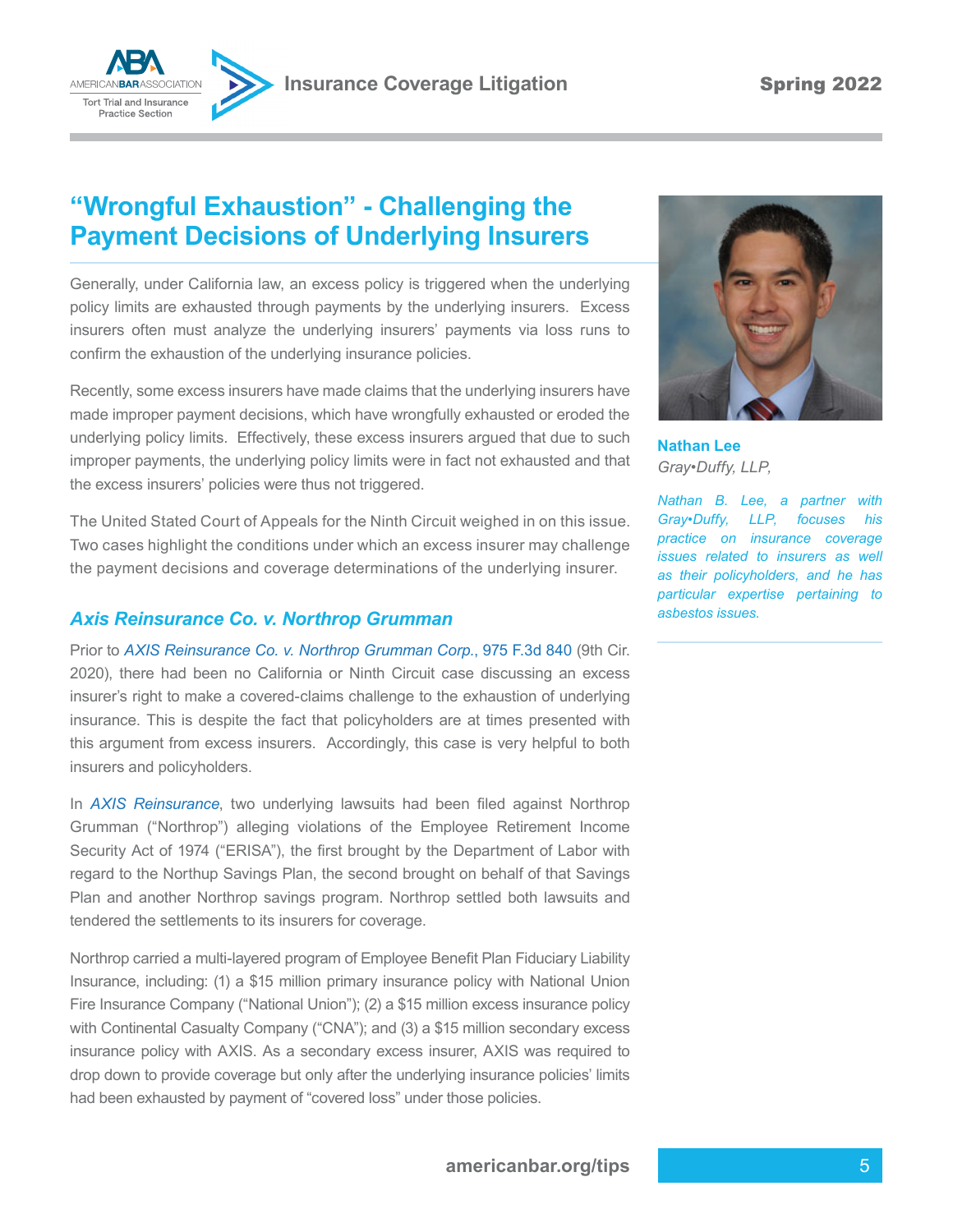

National Union determined that the frst settlement fell within the scope of coverage of its primary insurance policy, which covered loss from actual or alleged wrongful acts by Northrop or its employees, including violations of ERISA. National Union paid a portion of the frst settlement, thereby exhausting its \$15 million liability limit.

CNA adopted National Union's position and thus dropped down and paid the remainder of the amount of the frst settlement. CNA's partial payment, however, did not fully exhaust its \$15 million liability limit. As such, AXIS was not required to cover any portion of the first settlement.

As the first settlement exhausted National Union's primary coverage, CNA paid the subsequent second settlement, after CNA determined that this second settlement fell within its scope of coverage. Accordingly, CNA contributed payment of the total settlement cost, thereby exhausting the remainder of its \$15 million liability limit. At that time, AXIS was asked to pay the remainder of the second settlement. AXIS did not contest the validity of the second settlement under the terms of its excess policy, and AXIS thus covered its portion of the second settlement. Notably, the AXIS excess policy did not contain a provision for AXIS to challenge the propriety of payments by underlying insurers for "covered loss."

AXIS notified Northrop that it intended to seek reimbursement of the first settlement amount on the ground that the earlier payments by National Union and CNA were "not for covered loss" and that their payments were outside the scope of their coverage. AXIS argued that these "improper" payments by the underlying insurers as to the first settlement prematurely triggered AXIS' excess liability.

AXIS fled a complaint for declaratory relief, seeking reimbursement of the insurance payment that it made as secondary excess insurer to Northrop. AXIS argued "improper erosion," i.e., that the collective payments of the first settlement by National Union and CNA were not for covered loss and therefore improperly eroded the limits of liability of their underlying policies, which caused AXIS to drop down by the settlement amount, unjustly enriching Northrop by the same amount. AXIS argued that the frst settlement payment constituted disgorgement rendering it "uninsurable under [California] law" and thus an uncovered loss under the terms of the primary and excess policies. In short, AXIS sought to reduce its liability for the second settlement by disputing the validity of the frst settlement, which AXIS had not been asked to cover.

AXIS further argued that Northrop's underlying insurers paid these "uncovered" claims related to Northrop's settlement of ERISA violations, which "improperly eroded" the liability limits of their policies, thereby prematurely triggering AXIS' excess coverage. The district court agreed and granted AXIS' motion for summary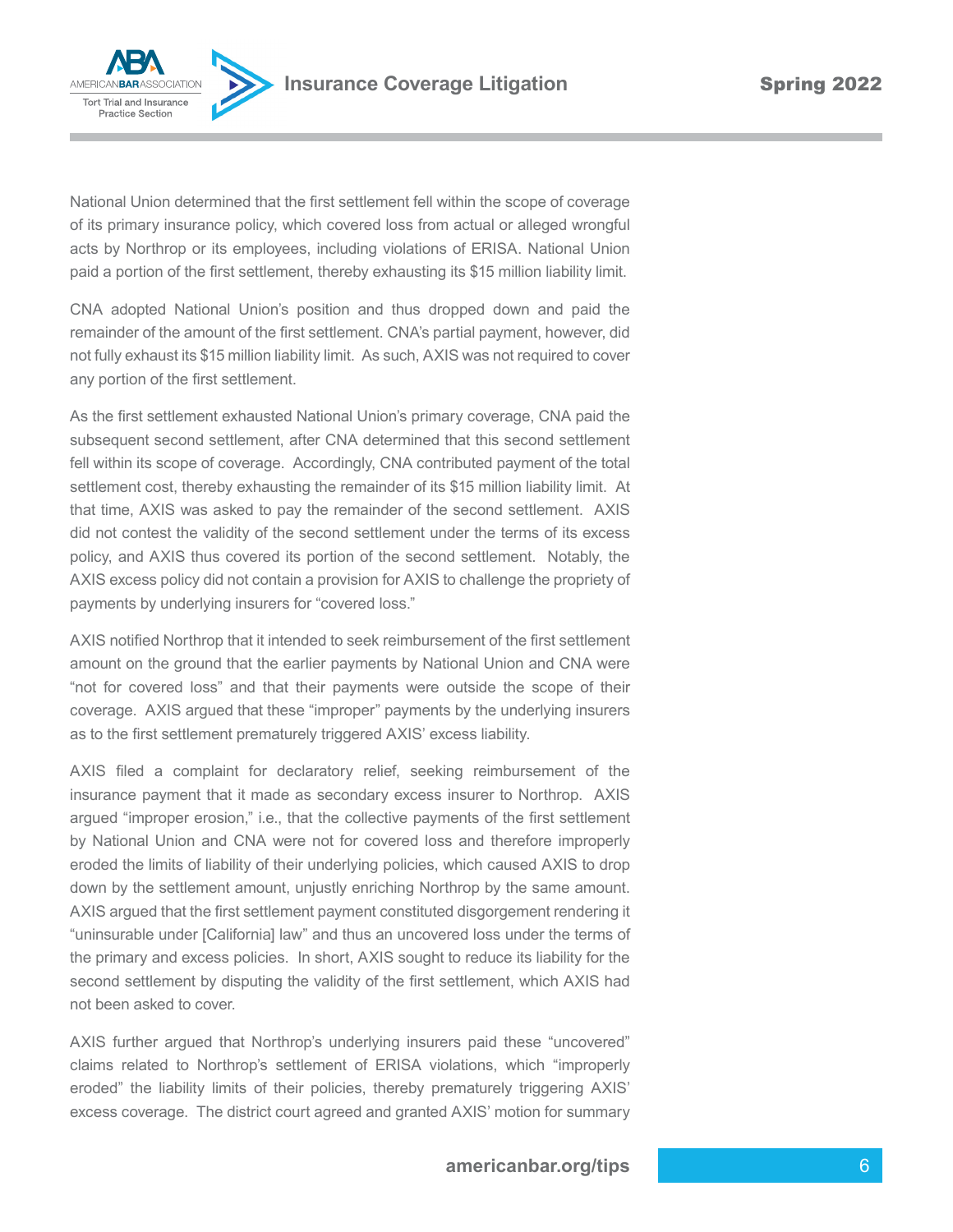**AMERICANBARA** Tort Trial and Insurance **Practice Section** 

judgment. The district court held that AXIS was entitled to seek reimbursement of the payment amount from Northrop against a later, valid claim. The district court further held that AXIS' payment was not covered by its excess coverage policy and thus AXIS would be entitled to reimbursement of the settlement amount for its excess coverage. Northrop appealed.

On appeal, Northrop argued that AXIS, and not Northrop, assumed the risk that Northrop's primary and frst level excess insurers might adjust claims in a manner that would trigger AXIS' secondary excess coverage. Ultimately, the Ninth Circuit reversed and held that in excess insurer claims of improper erosion, improper exhaustion, wrongful exhaustion, and similar challenges to the payment decisions of underlying insurers, an excess insurer may not challenge those decisions in order to argue that the underlying liability limits were not—or should not have been exhausted absent a showing of fraud or bad faith, or the specific reservation of such a right in its contract with the insured.

In so ruling, the Ninth Circuit focused on the objectively reasonable expectations of the insured. The Ninth Circuit determined that no reasonable insured in Northrop's position would understand that it might have to justify its underlying insurers' payment decisions as a prerequisite to obtaining excess coverage from AXIS. Further, the Ninth Circuit indicated that excess insurers generally may not avoid or reduce their own liability by contesting payments made at underlying levels of insurance, unless there is an indication that the payments were motivated by fraud or bad faith.

Excess insurers may contract around this general rule by including specifc language in their policies reserving a right to challenge prior payments, as long as the provision is not prohibited by applicable law. As an example, the Ninth Circuit offered language from *Axis Surplus Ins. Co. v. Innisfree Hotels, Inc.*, No. CIV.A. 05-0527-WS-C, 2006 WL 2882373, 2006 U.S. Dist. LEXIS 73230, at \*9 n.22 (S.D. Ala. Oct. 6, 2006) (noting that "the Axis Excess Policy . . . states that amounts paid by underlying insurance for losses that would not have been payable under the Axis Excess Policy do not count towards the \$10 million" liability limit and "*do not erode* the \$10 million threshold . . . .") (emphasis added). Here, however, there was no indication that Northrop and AXIS mutually agreed that the "covered loss" provision in the AXIS policy would have this effect.

The Ninth Circuit also relied upon *Costco Wholesale Corp. v. Arrowood Indem. Co.*, 387 F. Supp. 3d 1165 (W.D. Wash. 2019). In *Costco*, a third-layer excess insurer contended that its policy should not have been triggered as the underlying insurers should have refused to pay some or all of the \$30 million in attorney's fees and costs submitted to them in relation to an \$8 million class action settlement between Costco and its employees. The third-layer excess insurer argued that its excess policy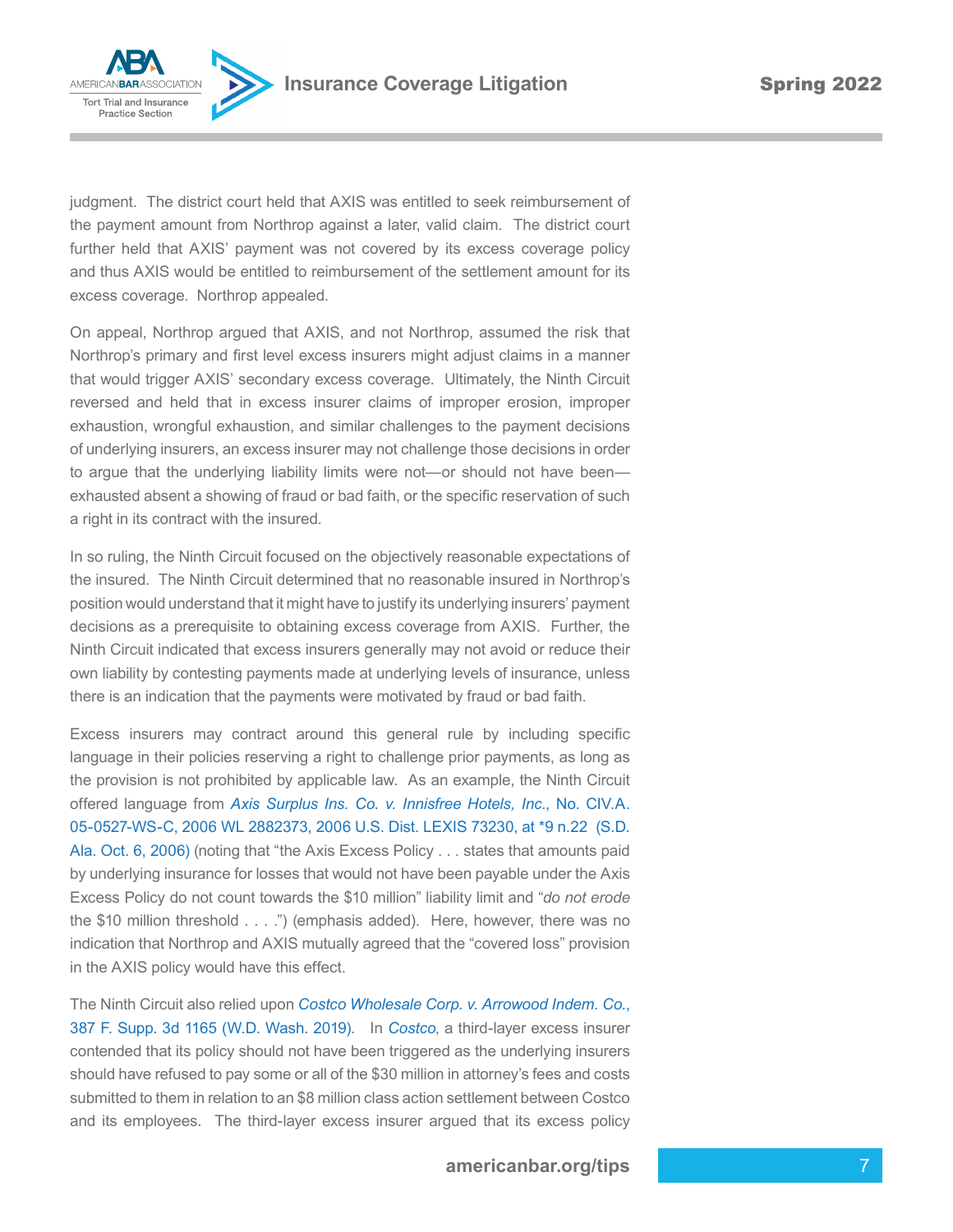

(which contained similar language to the "covered loss" provision in the AXIS policy) required Costco to defend the underlying insurers' coverage decisions. The *Costco* court held that generally, an excess insurer may not second guess the coverage determinations of the underlying insurers, absent an indication of fraud, bad faith, or a contractual right to interfere in their adjustment processes.

The Ninth Circuit noted that allowing excess insurers to contest the soundness of underlying insurers' payment decisions "would undermine the confdence of both insureds and insurers in the dependability of settlements," thereby eliminating one of the primary incentives for obtaining insurance. *AXIS Reinsurance*, 975 F.3d at 846. Additionally, such a rule would create ineffciencies in the insurance industry, with little beneft for policyholders. Further, there is little evidence of insurance companies paying out claims (let alone their policy limits) when they are not obligated to do so.

## *Scottsdale Ins. Co. v. Certain Underwriters at Lloyds, London*

In *Scottsdale Ins. Co. v. Certain Underwriters at Lloyds, London*, 839 F. App'x 105 (9th Cir. 2020), the insured (Dickstein Shapiro LLP) had purchased a primary policy from certain Lloyd's of London syndicates and an excess policy from Scottsdale. After one of Dickstein's partners was sued for legal malpractice, Underwriters refused to defend. Dickstein sued for coverage and for bad faith failure to defend.

Thereafter, Underwriters reached a settlement with Dickstein related to: 1) legal malpractice claims against Dickstein's former partner, and 2) Dickstein's claims against Underwriters for bad faith and failure to defend the malpractice claim. The settlement agreement did not allocate between the claims, but Underwriters allocated the \$17.5 million settlement as follows:

- \$11.74 million from the primary policy (the remaining limit);
- \$ 1.26 million as "extra-contractual liability"; and
- \$ 4.50 million to be paid by Scottsdale.

As an excess insurer, Scottsdale challenged Underwriters' allocation and sought a determination that the settlement did not erode the limits of the primary policy. In response, Underwriters relied on *Axis Reinsurance* and argued that Scottsdale could not challenge the underlying erosion of limits. Scottsdale noted that Dickstein's bad faith failure to defend claims were against Underwriters rather than the insured, and that Scottsdale had not contractually agreed to cover those claims.

The Ninth Circuit agreed with Scottsdale, noting that the settlement agreement and allocation appeared to be a product of collusion. The primary policy required